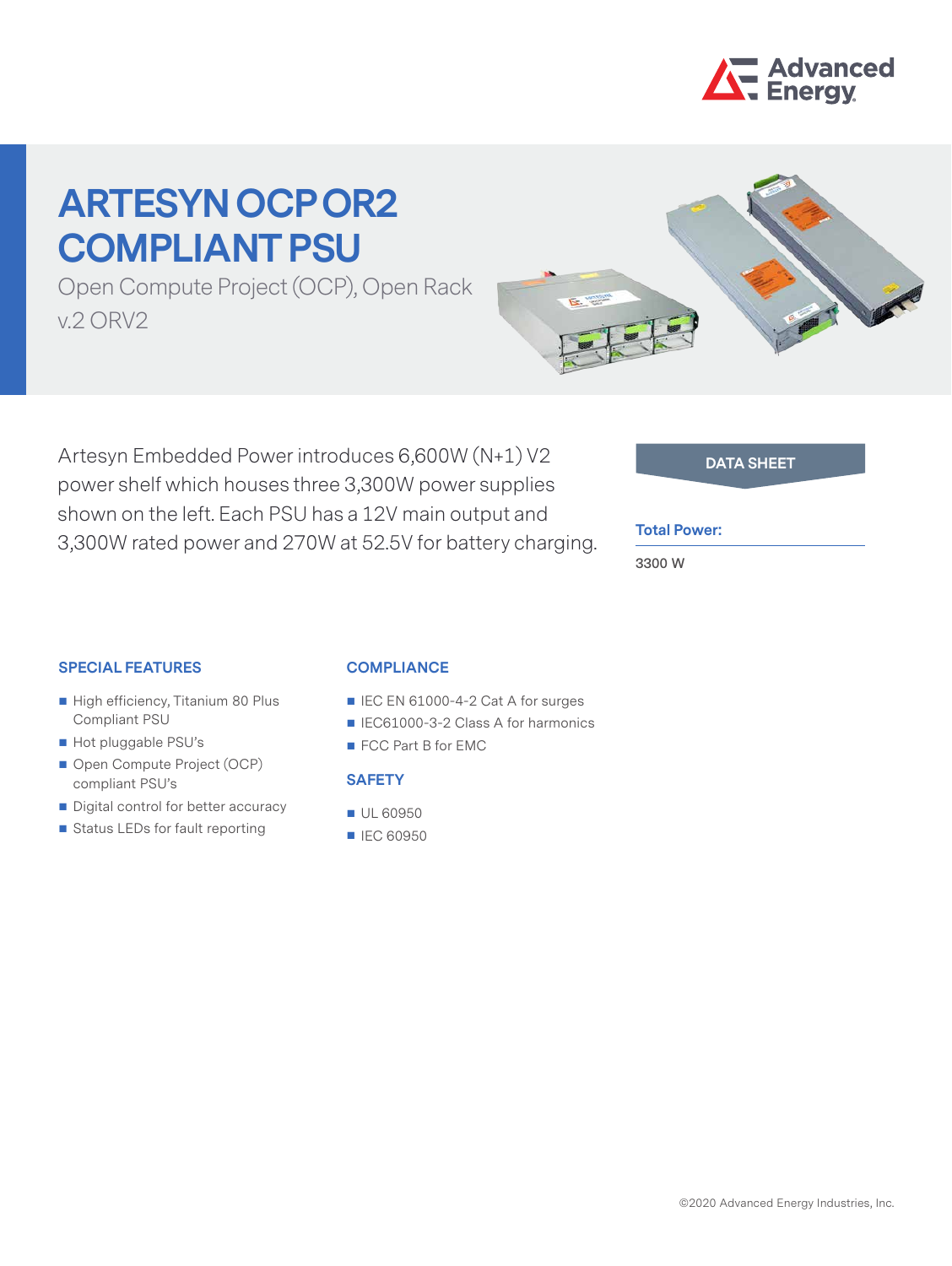# **ORV2 PSU**

# **ELECTRICAL SPECIFICATIONS**

| Input                                 |                |            |        |  |  |  |  |
|---------------------------------------|----------------|------------|--------|--|--|--|--|
|                                       | <b>MIN</b>     | <b>NOM</b> | MAX    |  |  |  |  |
| Voltage VAC                           | 180            | 200/277    | 305    |  |  |  |  |
| Turn off VAC                          | 171            | 175        | 179    |  |  |  |  |
| Start up VAC                          | 182            | 186        | 190    |  |  |  |  |
| Hold up (@100% Load 200-277 VAC) msec |                | 20         |        |  |  |  |  |
| iTHD (Load >10%) %                    |                |            | 10     |  |  |  |  |
| Output                                |                |            |        |  |  |  |  |
| 12 V Output (Droop Share)             | 12             |            | 12.63  |  |  |  |  |
| 52.5 V Output                         | 52.395         | 52.5       | 52.605 |  |  |  |  |
| Power W                               |                |            | 3300 W |  |  |  |  |
| Main Output Current (12.6 V)          | $\overline{0}$ |            | 265 A  |  |  |  |  |
| 52.5 V Output (A)                     | $\mathbf 0$    | 5 A        | 6 A    |  |  |  |  |
| 12.6 V Output Ripple (pk-pk) mV       |                |            | 120    |  |  |  |  |
| 52.5 V Output Ripple (pk-pk) mA       |                |            | 300    |  |  |  |  |

Here is the detailed specification for the ORV2Power Supplies -

http://files.opencompute.org/oc/public.php?service=files&t=beebc9dbcb3b1194596e095fed2480eb

# **POWER SUPPLY MECHANICAL OUTLINE**





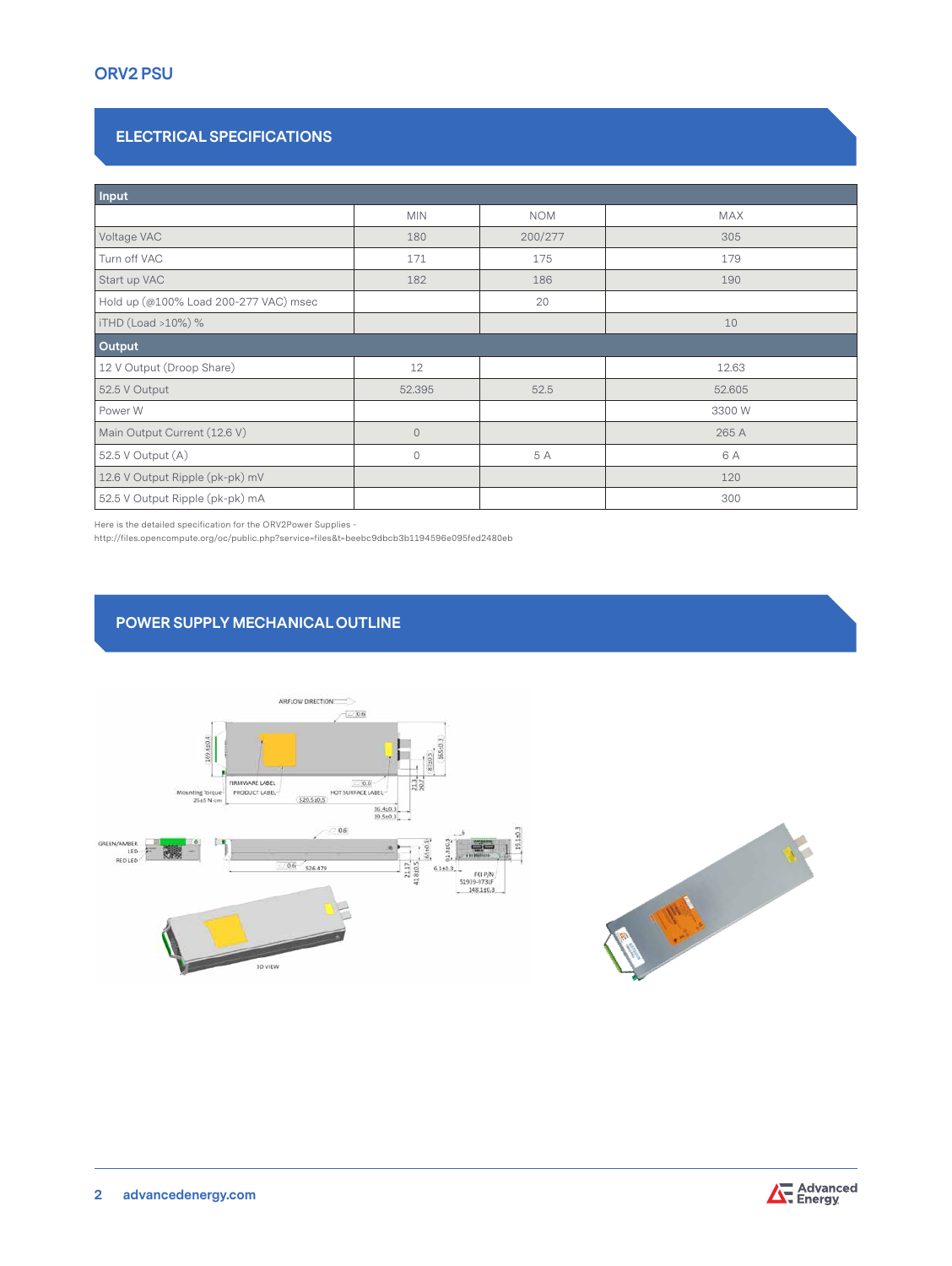# **MATING CONNECTOR INFORMATION**

| <b>DEVICE</b> | <b>CONNECTOR</b>                                 | <b>MATING CONNECTOR</b>                                                  | <b>REMARKS</b>                                                                               |
|---------------|--------------------------------------------------|--------------------------------------------------------------------------|----------------------------------------------------------------------------------------------|
| <b>PSU</b>    | Output Busbars<br>(Cu with 25x3mm cross-section) | TE CONNECTIVITY<br>1643903-3                                             | Mating Connector part of Shelf                                                               |
|               | <b>FCI</b><br>51939-973LF                        | <b>FCI</b><br>10066440-365                                               | Mating Connector part of Shelf; Included<br>in FCI Cable Assembly P/N 10110174-<br>9FB0232LF |
| Shelf         | <b>MOLEX</b><br>43202-8819                       | STANDARD RJ45 PLUG                                                       | Molex 43202-8819 to be replaced on future<br>units by Adam Tech MTJ-88TX1-FSE-PG-HF          |
|               | <b>MOLEX</b><br>39-30-1062                       | RECEPTACLE: MOLEX 39-01-2065<br>CRIMP: MOLEX 45750-3111                  |                                                                                              |
|               | <b>POSITRONIC</b><br>SP5YYE48M0LN9A1/AA-PA1067   | RECEPTACLE: POSITRONIC SP5YYE1F0091/AA<br>CRIMP: POSITRONIC FC1212P2S/AA |                                                                                              |
| <b>BBU</b>    | <b>FCI</b><br>51915-415                          | <b>FCI</b><br>10097404-072                                               | Mating Connector part of Shelf; Included<br>in FCI Cable Assembly P/N 10110174-<br>9FB0232LF |

# **ORDERING INFORMATION**

| <b>Model</b>    | Input                                                          | Output                                                               | Груе            |
|-----------------|----------------------------------------------------------------|----------------------------------------------------------------------|-----------------|
| 700-014671-0000 | 200-277V~50/60Hz - 22A<br>$33.8 - 52.5V$ $\overline{---}$ 120A | $12.6V$ $\frac{1}{200}$ 265A MAX<br>$52.5V$ $\longrightarrow 5A$ MAX | ACDC-ORV2-3600W |